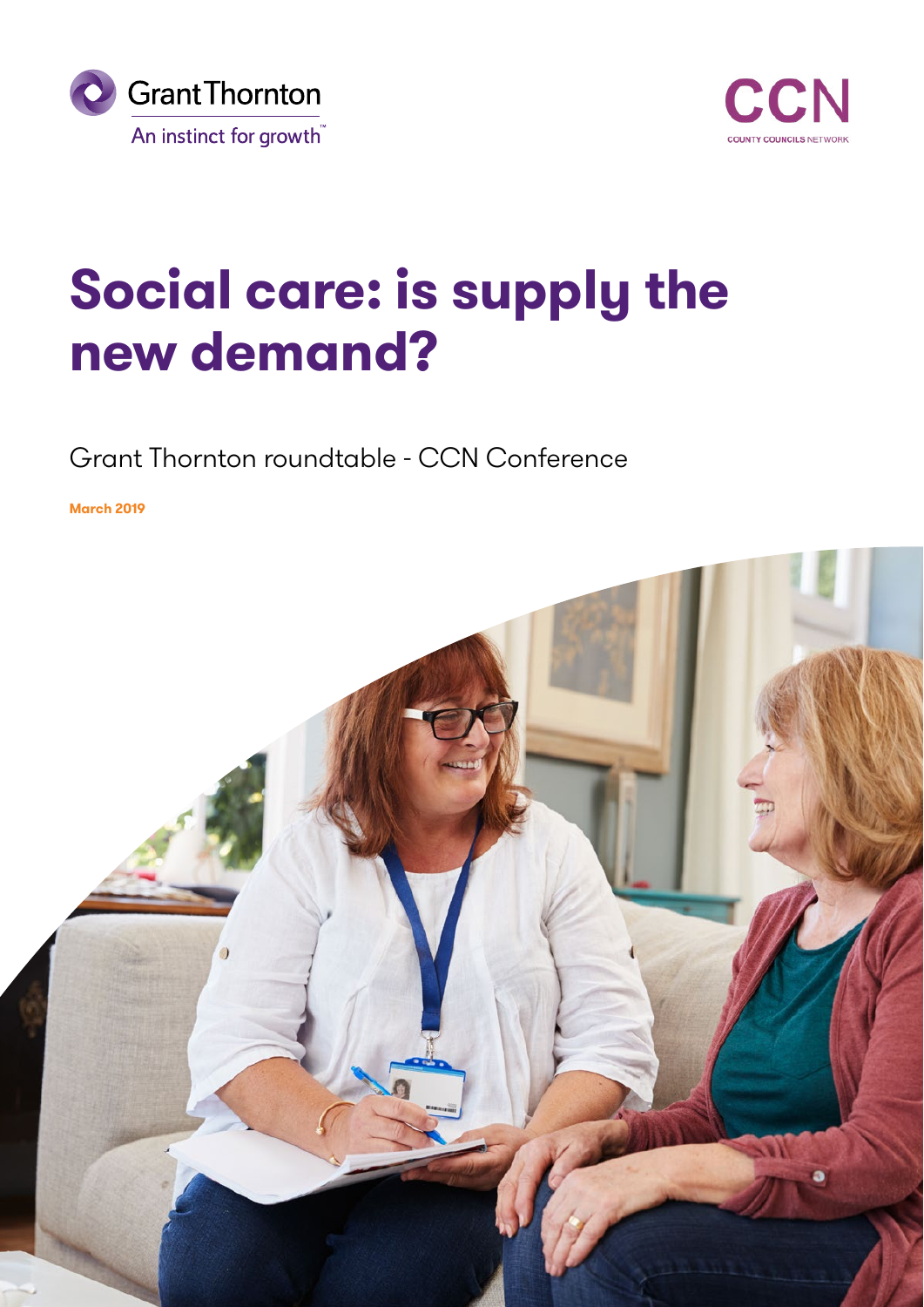# **Contents**

| Foreword                                       | 3  |
|------------------------------------------------|----|
| Introduction                                   | 4  |
| County context                                 | 5  |
| An under-invested care estate                  | 6  |
| Market scarcity driving up prices              | 8  |
| The wrong type of care                         | 10 |
| Leaving value on the table with providers      | 11 |
| Financial risk creating shocks                 | 12 |
| Lack of foresight on high risk care categories | 13 |
| Recommendations                                | 14 |
| About us                                       | 15 |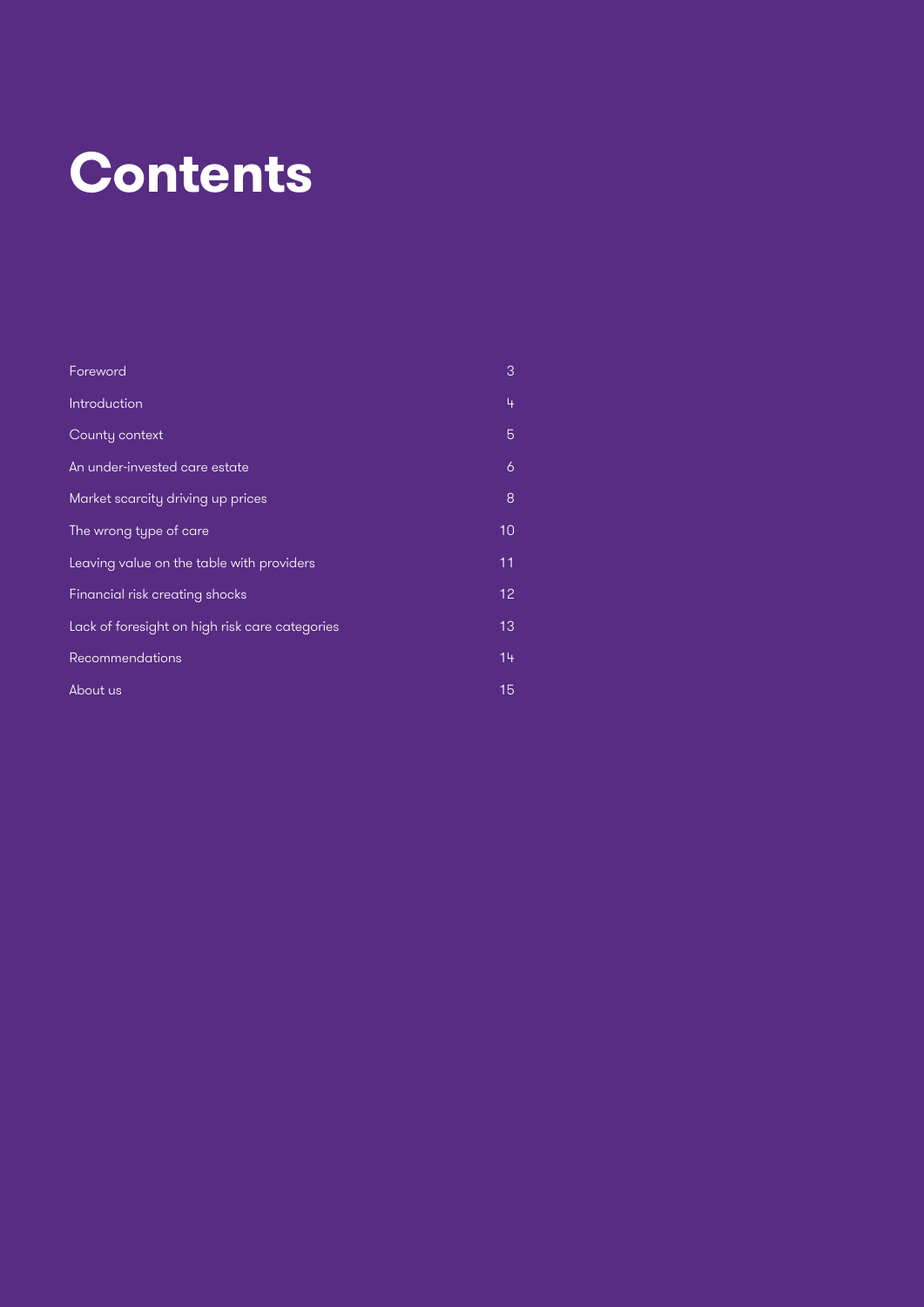## <span id="page-2-0"></span>**Foreword**

Counties have rightly focused on demand management in social care over the past five years of austerity, and often to good effect. There has been renewed focus on the determinants of adult wellbeing and child safety, and a re-energising of social work. It hasn't been perfect, but these mechanisms have helped stave off reserves depletion in the face of significant cuts. But now the pendulum needs to swing to the supply side. Increasingly I am seeing demand management fail because the supply side hasn't caught up in developing the services commissioners need. And so the savings for the future in care will depend on investment in people and assets, not simply in good social work practice.

That's why this roundtable was so stimulating. Counties are now recognising that supply chain oversight management is going to make the biggest difference to care outcomes over the next five years. And Counties, because of their scale and capability, are positioned better than most to intervene in care markets and lead the local government sector in this new challenge.



**Alex Khaldi,**  Partner and Head of Social Care Insight Grant Thornton UK LLP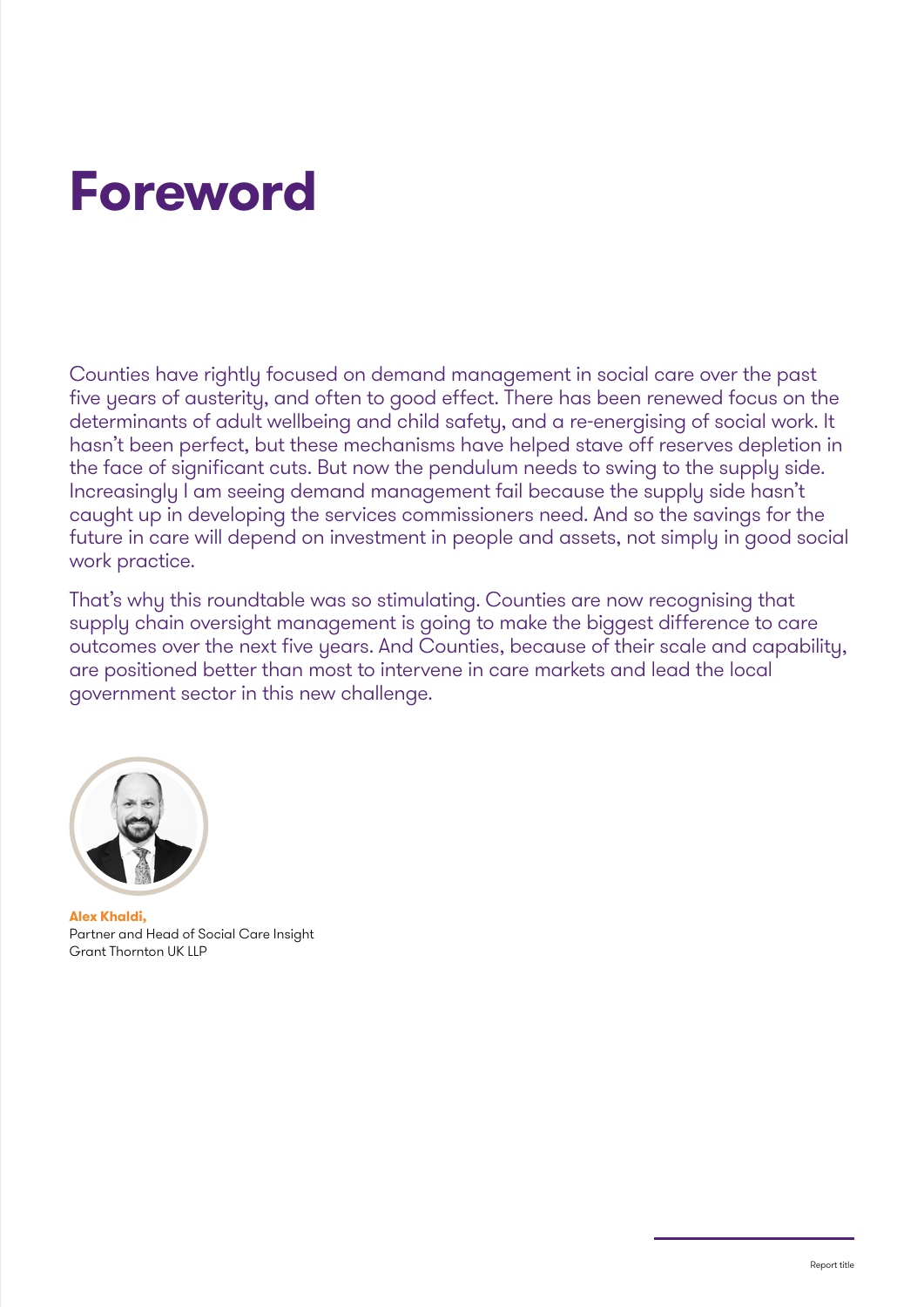# <span id="page-3-0"></span>**Introduction**

The financial and demand pressures facing local authorities on the ground are wellrehearsed. Local authorities have been working tirelessly to drive efficiency, develop innovative solutions to complex issues and to ensure that the most vulnerable people in our society, both adults and children, can access high quality care and support services.

These pressures make it extremely difficult for County Councils Network (CCN) member councils to deliver on the market shaping duties set out in the Care Act 2014, that local authorities should 'facilitate a diverse, sustainable high quality market for their whole local population, including those who pay for their own care and to promote efficient and effective operation of the adult care and support market as a whole'.

Similarly, Children's Services face a scarcity of residential services locally, forcing many councils to place vulnerable children and young people out of county.

The 2018 CCN Conference in Guildford, Surrey, provided a timely opportunity to hold a roundtable with senior councillors and officers, supported by Grant Thornton, to debate these challenges, potential solutions and highlight areas of good practice.

This report draws out the key themes from the roundtable discussions and sets out the challenge at a high level, how counties are currently tackling the issue and the national context. Each section is headed by insights identified by Grant Thornton that emerged during discussions. Grant Thornton concludes by proposing ways in which county authorities could improve existing practices in order to deliver wellfunctioning adult and children's social care markets.

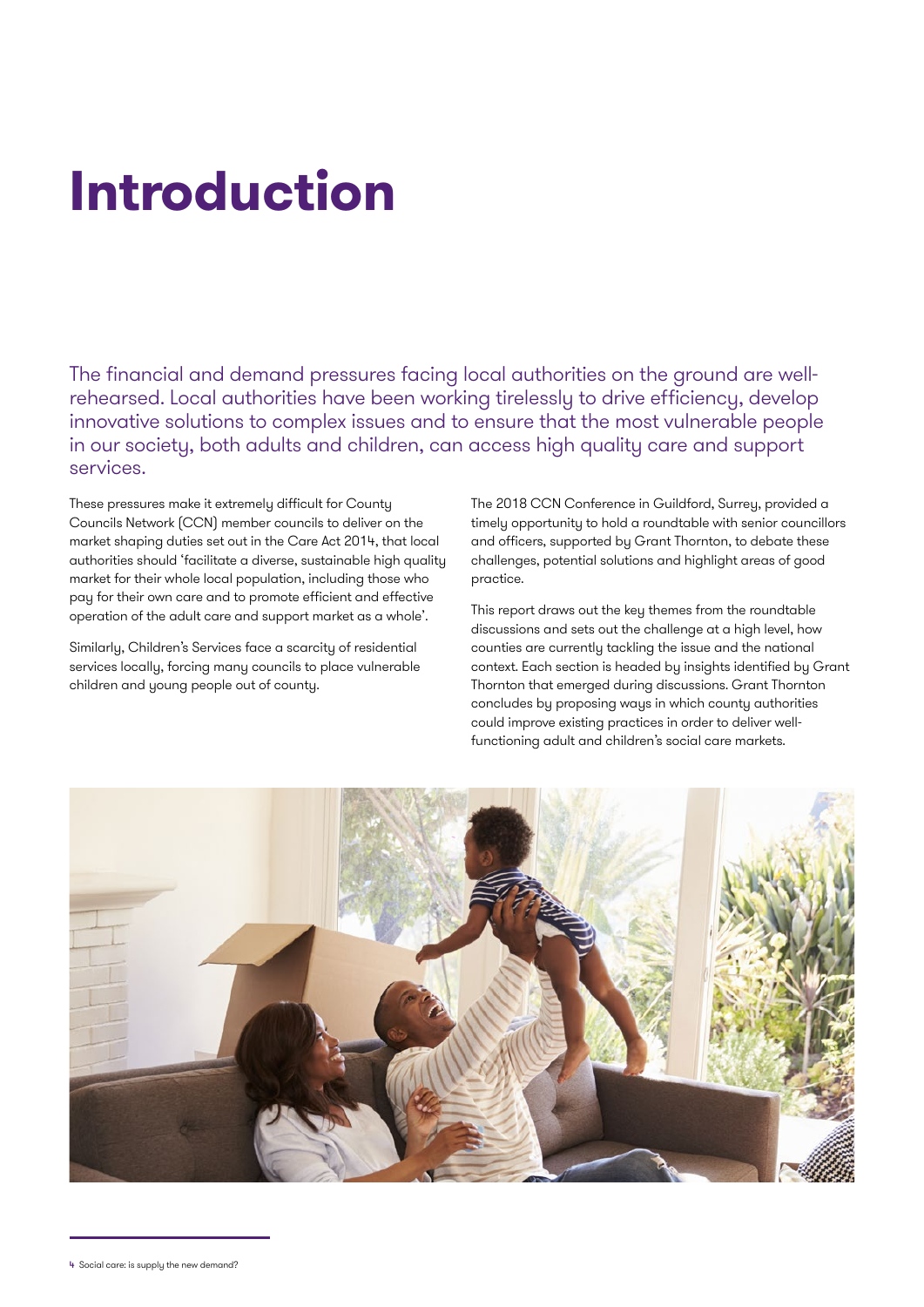### <span id="page-4-0"></span>**County context**

#### **Adult Social Care**

County authorities have the largest elderly population of any local authority grouping in England, being home to 55 per cent of the country's over 65 population.

Despite the over 65 population in counties increasing by 18% between 2011 and 2018, in the last financial year county authorities spent less per head on social care services (£357 in 2017/2018) compared to seven years prior (£450 in 2010/2011). It is also important to recognise that learning disability expenditure is a rising proportion of county budgets, forming 35% of CCN member council service expenditure for adult social care in 2016/17 and 2017/18.

County authorities have sought to protect adult social care budgets in relative terms since the turn of the decade. This is clearly highlighted by the fact that adult social care budgets were 42% of service expenditure in 2015/16 and in 2018/19 this is 46%.

Demand for adult social care services in county areas is significant, with an average CCN member council receiving 66 new requests for care and support every day from residents aged 65 and over in 2017/18.

For the over 65 population in county areas, national statistics show that there has been an increase in new social care clients entering institutionalised care settings from 9,665 in 2016/17 to 2017/18 in 10,805, or 11.8%. For new clients entering nursing care there was an increase of 14.62% from 2016/17 to 2017/18 (5,300 to 6,075). By comparison, the number of new clients over 65 entering long-term community care fell from 48,465 in 2016/17 to 51,095 in 2017/18, or 5.43%.

Similarly for the 18-64 cohort, there has been an increase in the number of new clients entering buildings-based care settings from 2016/17 to 2017/18 in county areas. Over this period the number of new clients aged 18-64 entering nursing care increased by 25% (200 to 250) and those entering longterm residential care increased from 550 to 715, or 30%. Conversely, the number of new clients aged 18-64 entering long-term community care fell from 12,220 to 12,070 in 2017/18, or 1.23%.

#### **Children's Social Care**

County authorities are responsible for 38% of England's entire spend on children's services and have experienced an escalating demand for children's care services over the past six years.

Government funding levels have not kept up with these demand-led pressures, as evidenced by the increased level of overspend on children's services. Government figures show that councils in England overspent by £816m on protecting vulnerable children in the last financial year, spending 10% more than they had budgeted. CCN analysis of these figures show that in 2017/18, county authorities had the biggest overspend on children's services: £264m more than they had budgeted.<sup>1</sup>

Despite this, county authorities continue to work hard to deliver good quality children's services that meets the needs of their local population: half of county authorities in England have a children's service that is good or outstanding, compared to 35% for England as a whole.2

The increasing demand on children's services in county areas is demonstrated by the increase in the number of vulnerable children in county areas placed under a child protection plan – which means they are at significant risk of harm. This was 25,259 in 2017, compared with 18,702 in 2011 – a 35% rise.

The number of Looked After Children (LAC) in England's counties has also increased. In 2018 LAC in counties stood at 26,800 (over a third of the country's entire total), compared to 22,600 in 2011 – a 16% increase.3

The increase in LAC also leads to escalated costs of moving these young people into permanent arrangements outside the LAC setting, for example Special Guardianship allowances, Child Arrangement Orders and adoption allowances. County authorities often struggle to recruit foster carers as a result of demographics and as due to cross-border competition with local authorities who have the ability to pay a higher rate to foster families. This can lead to local authorities placing more children in residential care settings.

- 2. Children's social care in England, House of Commons Library, October 2018
- 3. Children looked after in England including adoption: 2017 to 2018, Department for Education, November 2018

<sup>1.</sup> The figures on overspend data is calculated by comparing Office for National Statistics (ONS) data on 'budgeted' Local Author<br>ity Revenue Expenditure and Financing: 2017-18 (June 2017) with actual 'Provisional Outturn' year. Publications and data sets can be found here https://www.gov.uk/government/collections/local-authority-revenue-expenditure-and-financing#2017-to-2018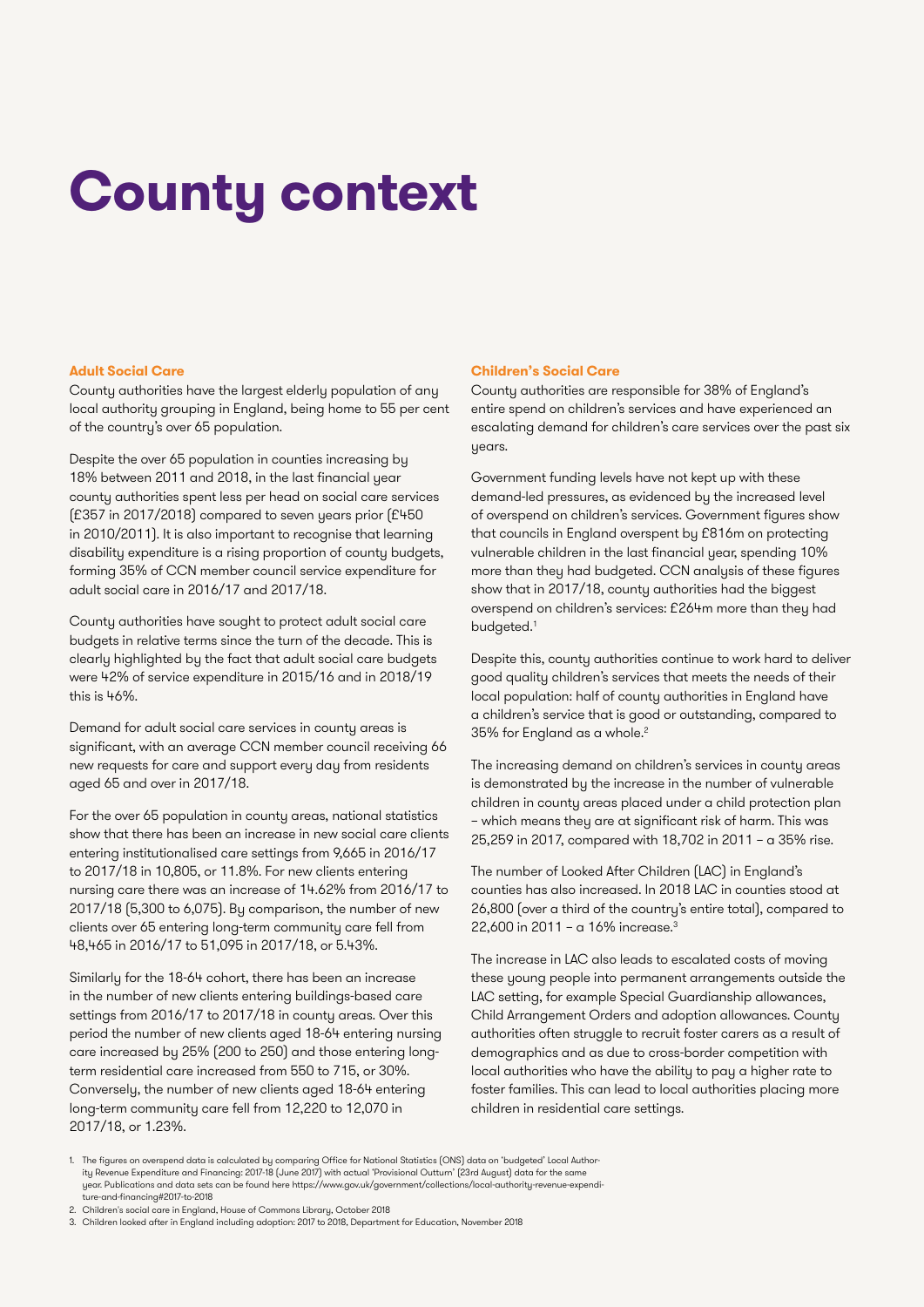### <span id="page-5-0"></span>**An under-invested care estate**

### Grant Thornton insight

The under-investment in the care estate, particularly in adult social care, has reduced the capacity of local authorities to meet their Care Act duties relating to market shaping. A high reliance on local authority-funded care creates thin or negative margins for many providers, with very little capacity for investment, which consequently can lead to a decline in the quality of care.

There are lots of actions councils can take, but chief among these could be to use their ability to borrow capital at a relatively low interest rates to invest to save. This doesn't mean going back to operating care homes but it will mean that county authorities becomes a more active investor in the care estate than before. While capacity exists in county care markets, particularly on the older adults supply side, this is diminishing and we can expect significant market exit from providers over the medium term without significant investment at both the national and local level.

The councillors and officers in attendance at the roundtable identified that if their authorities are to reduce the likelihood of market failure, they will need to take action to diversify their local care markets and in-turn reduce the reliance on large care providers. This will require upper-tier authorities to take a more prominent role in managing and developing their local care markets.

There are several examples in county areas where authorities are taking a proactive approach to meeting existing demand, preparing to meet future demand and also diversifying the type of care on offer to local people across a number of tenures. This includes either developing additional care units, or providing funding to encourage the development of care accommodation, such as extra-care housing.

During discussions it was highlighted that councils own a lot of land, so should seek to use it where possible to either directly construct accommodation for care and support purposes, or free it up to facilitate external providers to do so. For example, representatives from Hampshire County Council stated that a total of £45m is being invested over a decade to stimulate the development of housing schemes for older people. The investment in extra-care housing is expected to deliver more than 1,500 accommodation units across the county over the next five years. West Sussex County Council are also investing £1.5m with a registered provider to enable the delivery of a 60 unit extra care housing scheme.

<sup>6</sup> Social care: is supply the new demand?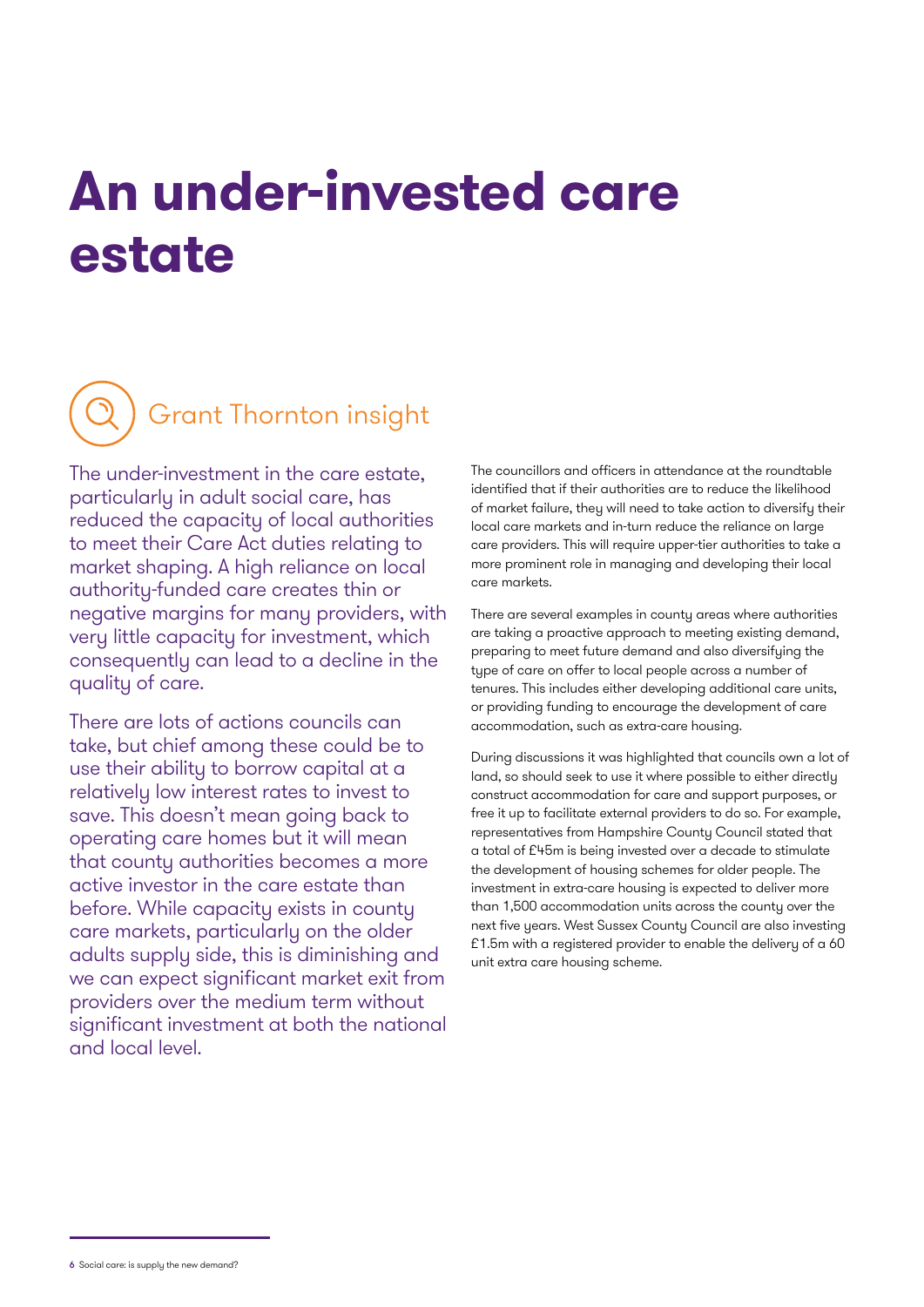Such investment will be essential to counter the predicted increase in the number of households headed by someone aged 65 and over. CCN analysis found that in county areas the number of over 85+ households will grow by 155% from 2014- 2039, with the number of 65+ households due to grow by 57% over the same period.

In addition to providing a greater choice of high quality care settings within a locality, building extra care housing also has the knock-on effect of freeing up mainstream housing for younger adults and families. This is extremely pertinent at a time when it is widely acknowledged that a significant number of new homes are required to meet housing need nationally.

It is important to note that concerns were raised during discussions relating to the risks of changes in government policy impacting upon the financial viability of extra care and supported housing, for example, universal credit.

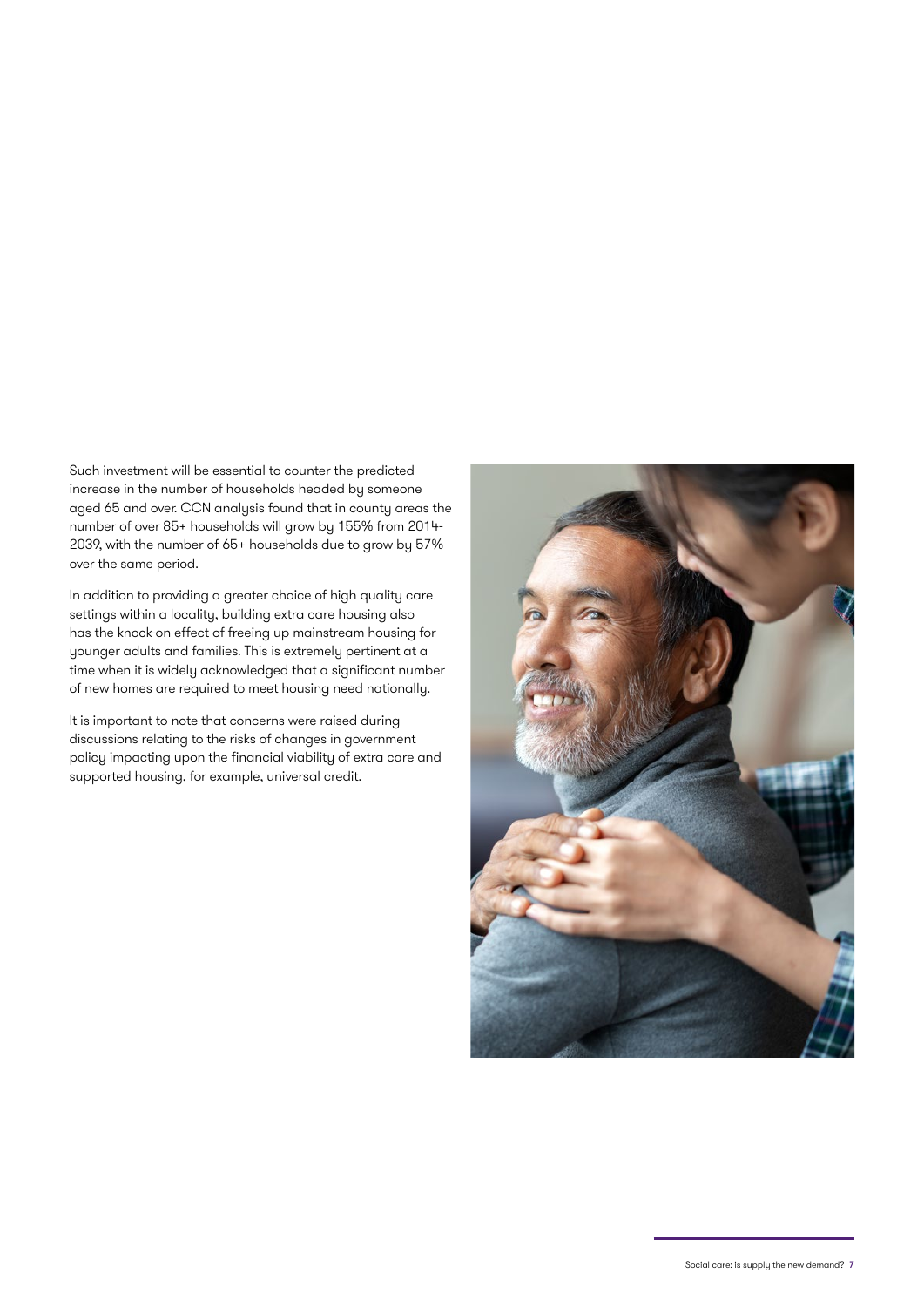### <span id="page-7-0"></span>**Market scarcity driving up prices**

#### Grant Thornton insight

For Children's residential care and more specialist adults provision, we have the converse problem. A shortage of supply means that some providers are 'naming their price'. The response must be for councils to become more interventionist in these markets, whilst doing their best to manage increasing demand.

The challenges of ensuring that the needs of vulnerable children and young people are met in the most appropriate and effective way for their own personal circumstances cannot be underestimated. This is demonstrated by the fact that in England alone there is a shortage of nearly 6,000 foster families to ensure that all children can be found the right foster home first time<sup>.4</sup> This shortage has led to the number of looked after children going into residential care increasing significantly, as set out previously in this report.

This shortage of suitable provision is further highlighted by the recent National Audit Office (NAO) report which found that demand for residential placements and staff has outstripped capacity nationally. The report stated that 'There has been an increase in the use of residential care, and this has exposed the lack of suitable placement capacity available to local authorities: only 32% of local authorities report that they have access to enough residential homes for children aged 14 to 15 years, and 41% for those aged 16 to 17'5

The impact of this dearth of provision is that local authorities have to look far and wide to identify suitable care provision for children and young people, often with complex needs, who require specialist care. For example, Shropshire Council places 14 children a significant distance outside of the county – as far as Cumbria and Glasgow.6 In Shropshire's case, their ability to provide care, especially within the county, is severely limited by the fact that they only have two residential children's homes.

The need for local authorities to take a lead role in the market, as suggested by Grant Thornton, is demonstrated by the challenges being faced by Cumbria County Council. The variation of costs between council owned and private sector provision can be significant. Local authority placements cost the county council £1,979 per week, whilst private sector provision cost £3,333 a week. By comparison council foster families were paid a rate of £274 per week. In order to decrease the use of residential care and increase the number of foster placements, the county council are substantially increasing payments to foster carers registered directly with the council.<sup>7</sup>

During discussions concerns were raised around the costs and budgetary challenges facing children's social care. A number of attendees also stated that their local authorities are either in the process of, or examining, investing capital in increasing capacity locally to provide care and support to vulnerable children and young people.

Clearly, more needs to be done to meet the needs of vulnerable children. Firstly all local authorities will want try their hardest, within the financial and demand context set out earlier in this report, to prevent children and young people entering residential care where this is not the best course of action for the individual. Secondly, there is a clear need for local authorities, individually, regionally and nationally to become more interventionist in their markets to reduce variation of expenditure for the same level of service.

<sup>4.</sup> Charity calls for 7,000 more foster families, particularly for teens and siblings, Fostering Network, 11 May 2017

<sup>5.</sup> Pressures on children's social care, National Audit Office, January 2019

<sup>6.</sup> '£1.2 million plan to overhaul children's homes in Shropshire', Shropshire Star, 11 September 2018

<sup>7.</sup> 'Children's home placements go up in Cumbria as foster care shortage bites', News & Star, 14 June 2018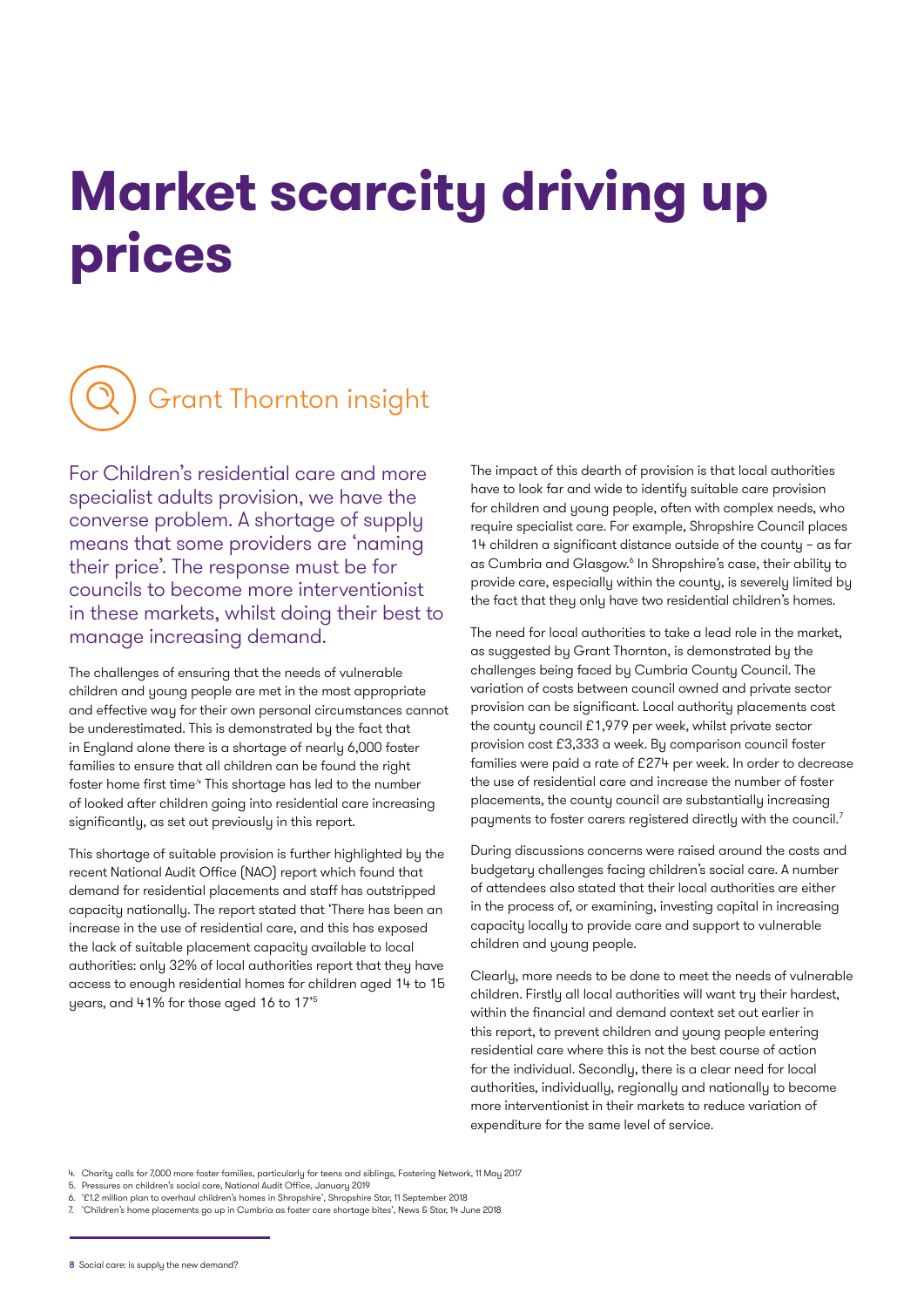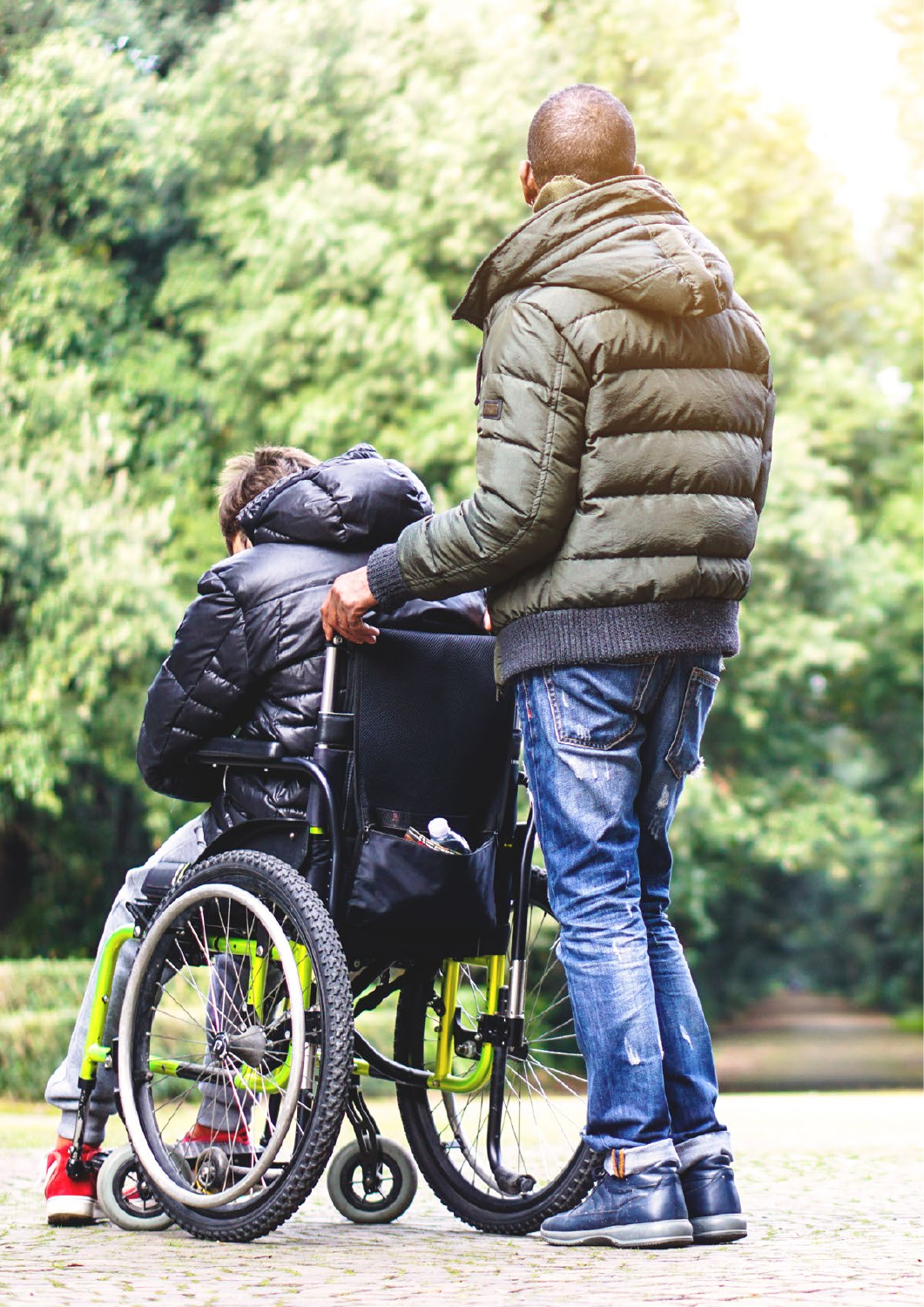### <span id="page-9-0"></span>**The wrong type of care**

#### Grant Thornton insight

Most practitioners in learning disabilities will reflect that some (or many) adults are still in the wrong kind of care. A shift from residential provision to supported living and home-share arrangements can not only allow individuals to fulfill more of their capacity but also save money. But progress can be painfully slow and Councils need to be very active in pushing providers to shift their offer.

During discussions attendees highlighted that the demand and financial pressures associated with providing care and support services to residents with learning disabilities have significantly increased, with many councils now reporting that learning disability expenditure forms nearly half of their adult social care expenditure. In some councils learning disability expenditure forms a larger proportion of adult social care expenditure.

There has rightly been a shift from the use of residential provision to accommodation options that support people with learning disabilities to live in community-based settings in order to maximise their independence and outcomes.

The trend has been for adults with a learning disability to increasingly live at home, or with their family. In county areas, the proportion of adults (18-64) with a learning disability who live in their own home or with their family has increased from 59 per cent in 2010/11 to 76 per cent in 2017/18.

However, there is still more work to do to ensure that a greater proportion of adults with a learning disability can live as independently as possible, for as long as possible. A number of the current barriers to independent living have been identified by Mencap. These include the availability of resources, such as housing and support services as a result of increasing demand, as well as reduction in local authority budgets. They also identify 'systematic failures in planning for the future of people with a learning disability' and the lack of appropriate housing.<sup>8</sup>

Nationally there has been a shift from using residential provision to using community-based accommodation such as supported living or home-share arrangements. For example, Lancashire and West Sussex both supported 10 per cent of their learning disability population known to adult social care in Shared Lives arrangements. Research by SharedLivesPlus found that if all areas offered the same level of provision, then '4997 people with learning disabilities would be using Shared Lives with savings of around £70m a year'.9

A number of counties are also investing in new accommodation to promote independent living. For example, Hampshire County Council are investing £35m in schemes to support younger adults with learning and physical disabilities in order to deliver 38 extra-care units.

Attendees also identified that there are an increasing number of cases whereby people with learning disabilities are requiring council funded care and support services at 50-60 years old. This is as a result of their parents caring for them well into later life, then when they pass away or are unable to care for their children any longer, they then engage the council for care and support services.

8. Housing for people with a learning disability, MENCAP, August 2016

9. The State of Shared Lives in England, SharedLivesPlus, June 2017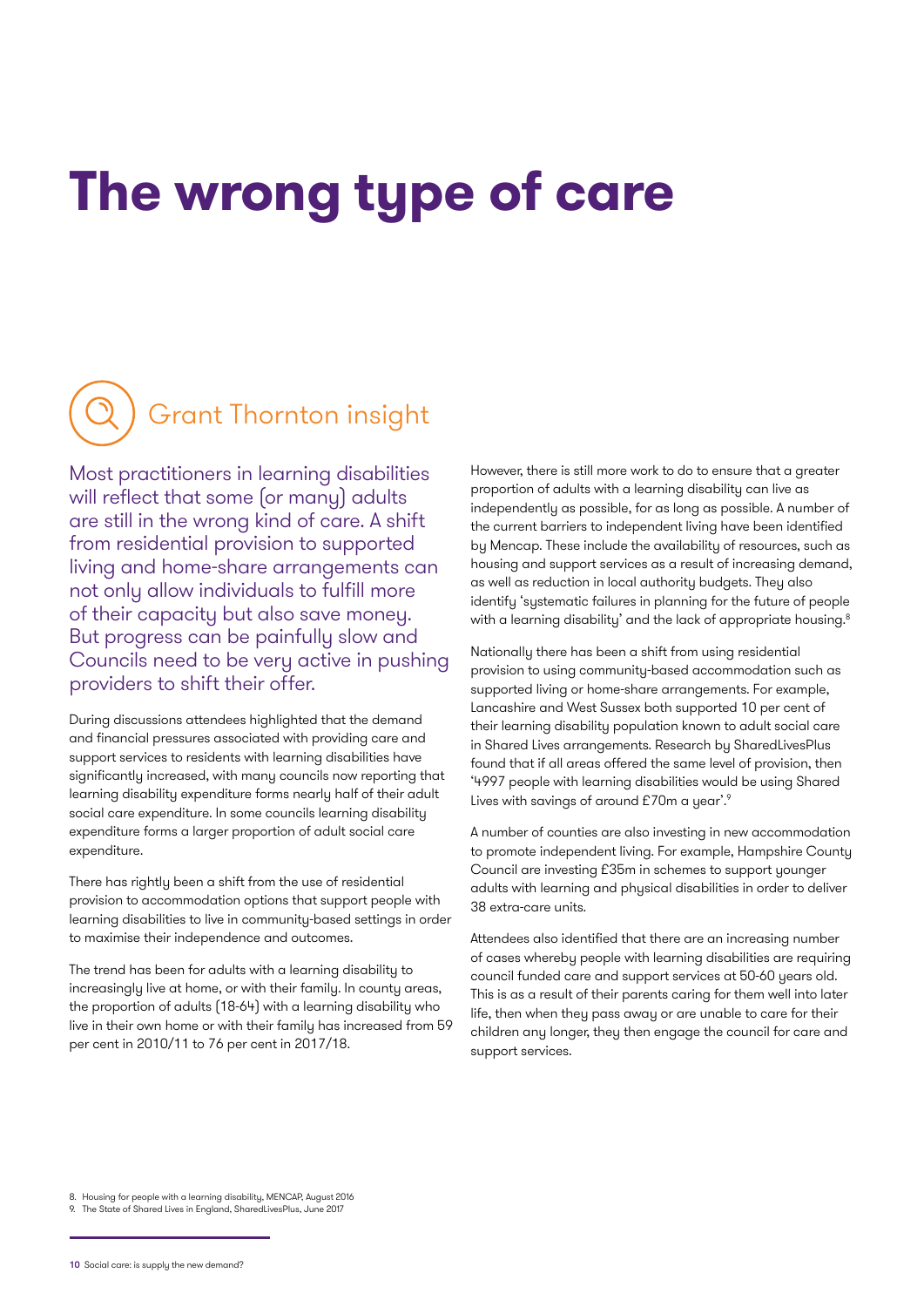## <span id="page-10-0"></span>**Leaving value on the table with providers**



#### Grant Thornton insight

Relationships between care providers and local authorities could be better. Many providers have stated that they could be delivering much more if communications between them and local authorities were improved. Such is the stress of local government at the moment that commissioners can be forgiven for treating their supply chain relationships as transactional, but it is important to remember that this is not the path to creating superior care for residents.

During discussions the need for more co-production and increased trust between local authorities, as commissioners of services, and providers was highlighted as an area that requires further attention. It was also highlighted that the relationship between the local authority, as the commissioner, and providers can be adversarial at times.

The impact of austerity and the Government's decision to bring down the national deficit has led to public spending being restricted. The introduction of the National Minimum and Living Wages, which were not funded in full by Government, has led to increased pressure on already stretched children's and adult social care budgets.

The impact has been that local authorities utilised their market positon to ensure that contracts with providers were delivering full value for money. However, over time, this has adversely impacted upon the profitability and sustainability of providers. This in turn has led to some providers failing, quality of care reducing or providers taking the decision to focus on the more profitable self-funder market.

A number of county authorities do currently work closely with providers, however, more could always be done to strenathen such relationships. For example, during discussions it was highlighted that Hampshire County Council holds regular meetings with providers and helps them to train staff in order to ensure that outcomes are delivered. Such actions support strong relationships and help to maintain and improve quality of service delivery.

Hertfordshire County Council work closely with their local Care Provider Alliance (CPA). This relationship has been built around an open and transparent approach on both sides. This has allowed the Hertfordshire CPA to constructively challenge the council on care fees and commissioning strategies.10

10. Hertfordshire Care Providers Association, Local Government Association, December 2018Charity calls for 7,000 more foster families, particularly for teens and siblings, Fostering Network, 11 May 2017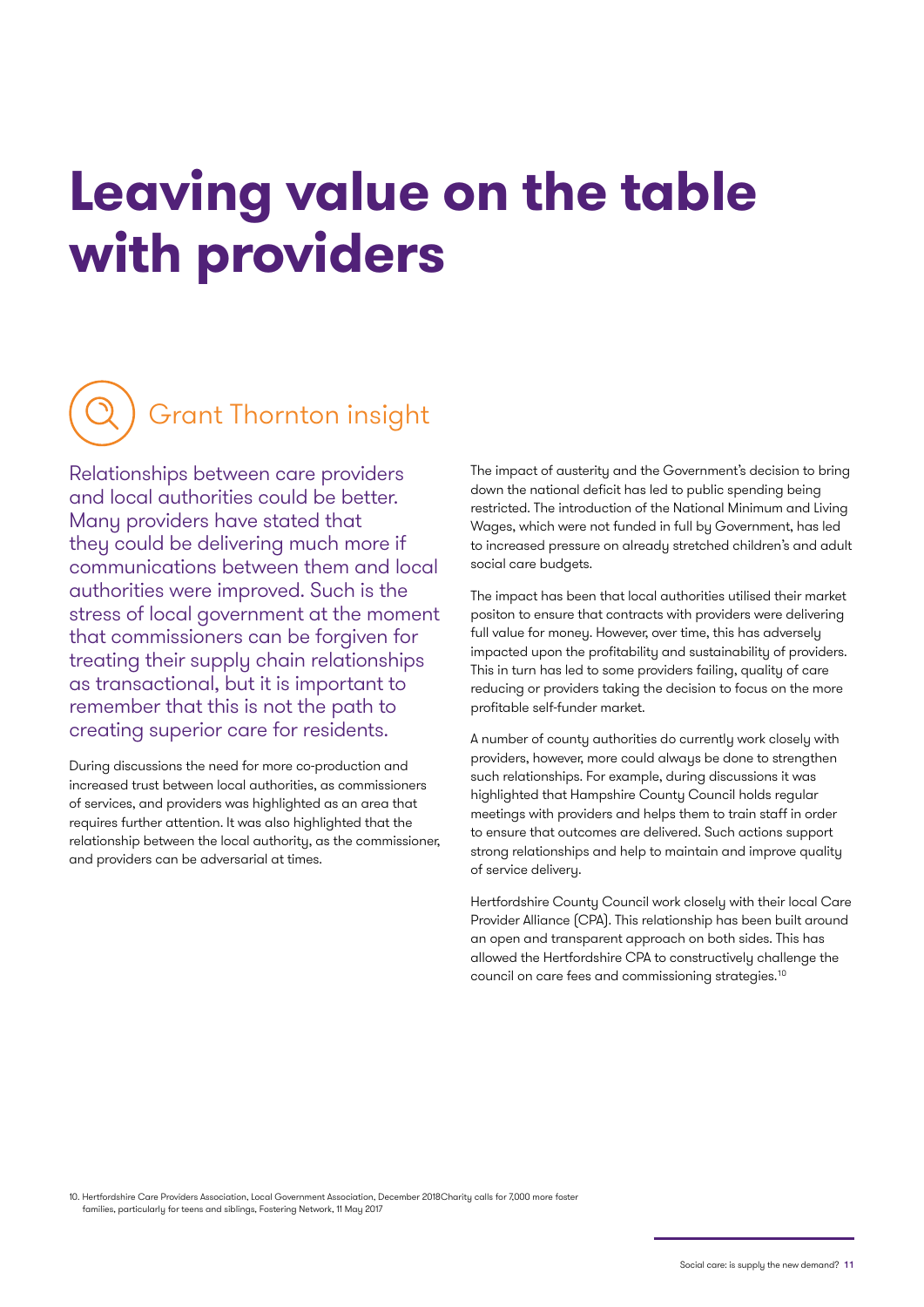## <span id="page-11-0"></span>**Financial risk creating shocks**

#### Grant Thornton insight

Due to the volatile nature of local care markets, providers will always be exiting the market, but when it happens at scale the cost to councils can be very significant. Grant Thornton analysis suggests that for some counties their 'at risk' spend in their care supply chain is as high as 35 per cent. The cost of remediation for such a large risk is eyewatering.

The fragility of care markets is well known, with the recent financial difficulties faced by Allied and Four Seasons Healthcare bringing these issues more prominently into the public domain.

This fragility was further highlighted by the 2018 Association of Directors of Adult Social Services (ADASS) Budget Survey. This found that more than 100 council areas have experienced providers ceasing to trade across home and residential care, impacting more than 5,300 people. It has also resulted in providers handing back contracts to more than 60 councils, impacting just under 3,000 people in 2018/19.

During discussions the lack of diversity in care markets was raised a major risk to care market sustainability, with local authorities now seeking ways to reduce dependence on larger providers in order to reduce risk of market failure and increase resilience.

Attendees also highlighted that the dependence on larger care providers has been a barrier to micro-providers working with local authorities. In Wiltshire they are now procuring care through a 'help to live at home alliance', which it is hoped will provide greater opportunities to diversify their local care market. Commissioning services with micro-providers is one way in which counties can reduce the proportion of 'at risk' spend in their care supply chain.

Other ways highlighted during discussions in which county authorities have sought to reduce 'at risk' expenditure is by either bringing commissioned care services back in-house or by setting-up Local Authority Trading Companies (LATC). For example, Norfolk County Council established NORSE Group in 2011, subsequently transferring all of its care homes and housing with care units to the LATC.

<sup>12</sup> Social care: is supply the new demand?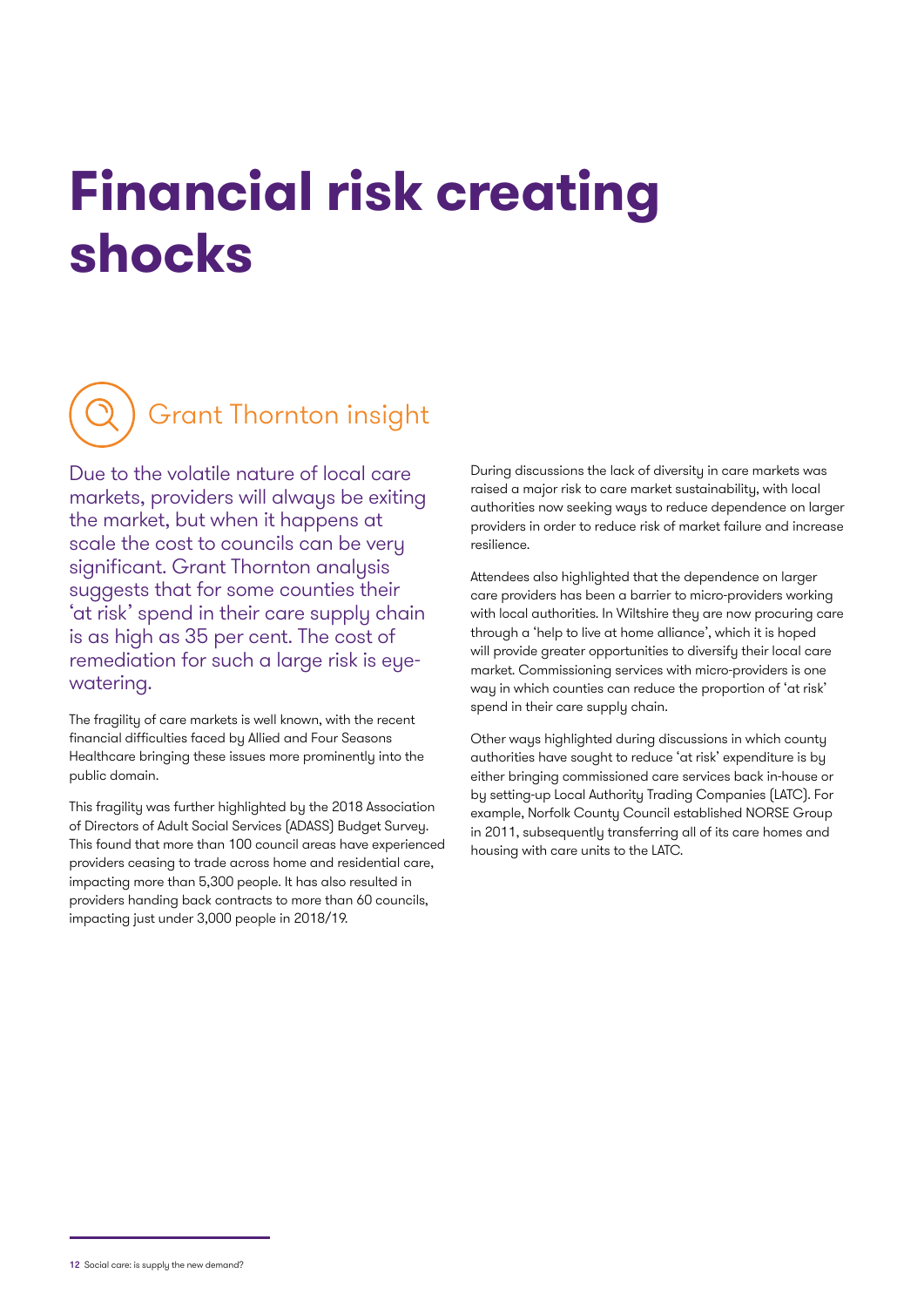# <span id="page-12-0"></span>**Lack of foresight on high risk care categories**



#### Grant Thornton insight

Councils continue to be surprised by care demand volatility. No-one has a crystal ball, but whether it is SEND, Mental Health, Learning Disability or Dementia, data foresight and forecasting is within our gift. Our ability to anticipate demand stress – and adjust market management accordingly – could be the difference between a council going under or surviving the next few years.

During discussions attendees questioned whether local authority data is consistently of high enough quality to make informed decisions about future demand, both at a service level and political level.

Publications such as Joint Strategic Needs Assessments, Market Positioning Statements, Children & Young People's Plans and Local Plans are underpinned by both national and local data. However, how this is analysed and used to inform policy and commissioning decisions at a local level is likely to vary significantly across the country.

Local authorities are seeking new ways in which to manage service demand, mapping data in different ways to ascertain whether a commissioning decision made in one service can have an impact in another. For example, county authorities, such as Wiltshire, are examining the cost and type of care packages for people aged 0-64. Such analysis will be valuable in identifying whether the type of care and support provided to children and young people has an impact on an individual's needs, independence and potential outcomes when they enter adulthood.

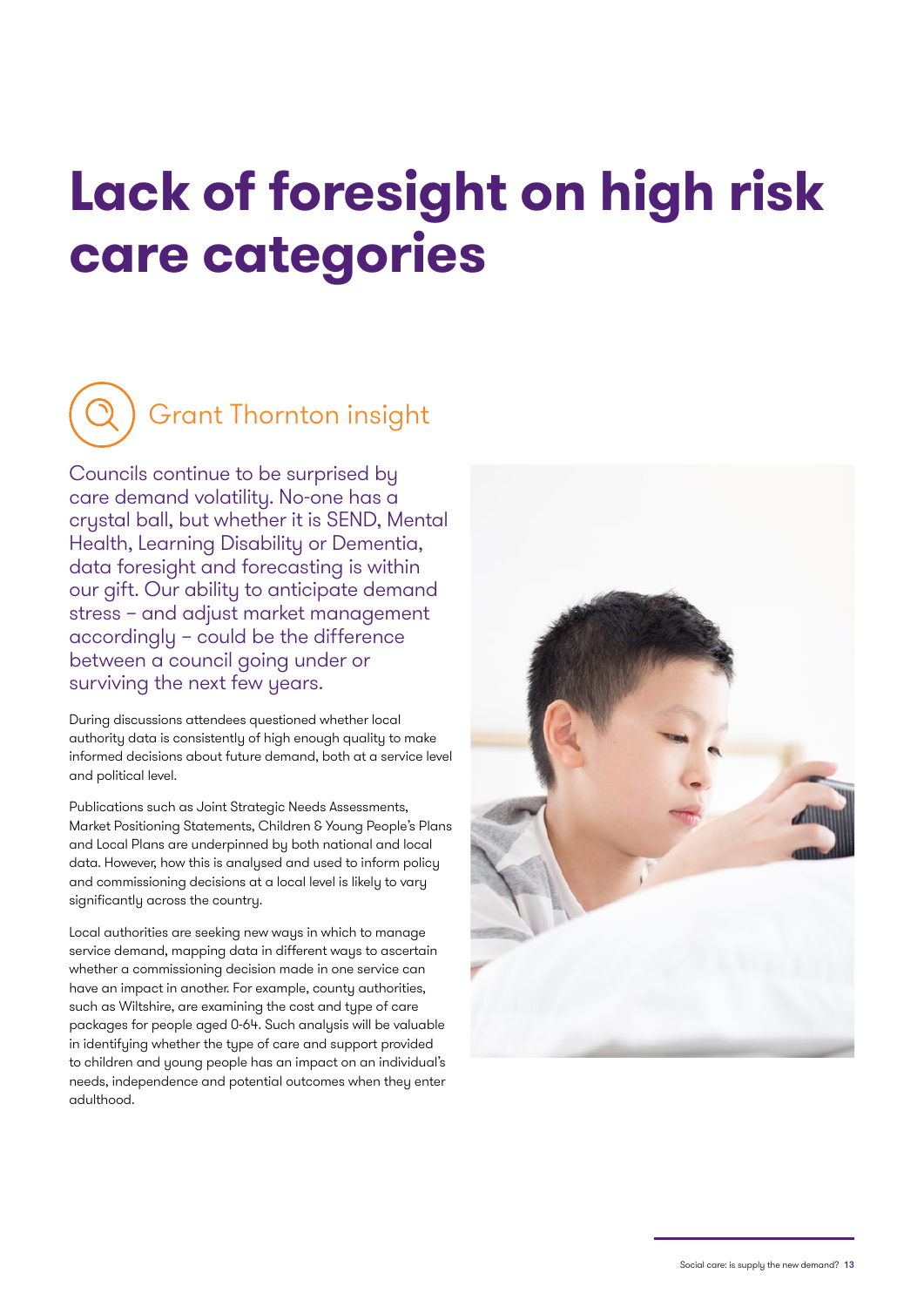## <span id="page-13-0"></span>**Recommendations**

### Grant Thornton insight

In driving sustainable quality across care markets, it is important to consider:

- individuals' lives with the creation of care packages that build on people's strengths and provide a better experience and maximises their independence
- the organisations supplying commissioners and service users provide the right capacity at the right price
- that as a council is the best it can be at managing demand.

As counties turn their attention to the management of care markets there are seven factors they should seek to optimise:



- 1 Market data: Ensuring market capacity is understood and monitored, particularly in scarce care segments
- 2 Cross-border co-operation: Counties should have strong regional arrangements and partnerships with other councils to avoid high out of county costs
- 3 Supplier risk: Monitoring suppliers at financial risk. This helps understand possible exit, but also when the estate is underinvested
- 4 Capital strategy: There should be an active social care capital strategy, including partnering with the independent sector to ensure County Hall can generate benefits from the upside of new schemes
- 5 High-risk categories: Particular focus is needed for high risk segments of care demand. These areas may include Childrens Residential, SEND and Learning Disability housing Quality and Innovation: There should be a care innovation strategy, part of which looks at building design, digital innovation and care workforce innovation
- 6 Engagement: Engagement strategies are needed providers can offer considerable value but are often not consulted and engaged
- 7 Workforce: Securing a motivated workforce in care housing is a job for the council as well as providers

The result of these actions is not just financial benefit, but better outcomes for residents. Whether we have a social care Green Paper or not, it will be down to councils to make this happen and counties can lead the way.

<sup>14</sup> Social care: is supply the new demand?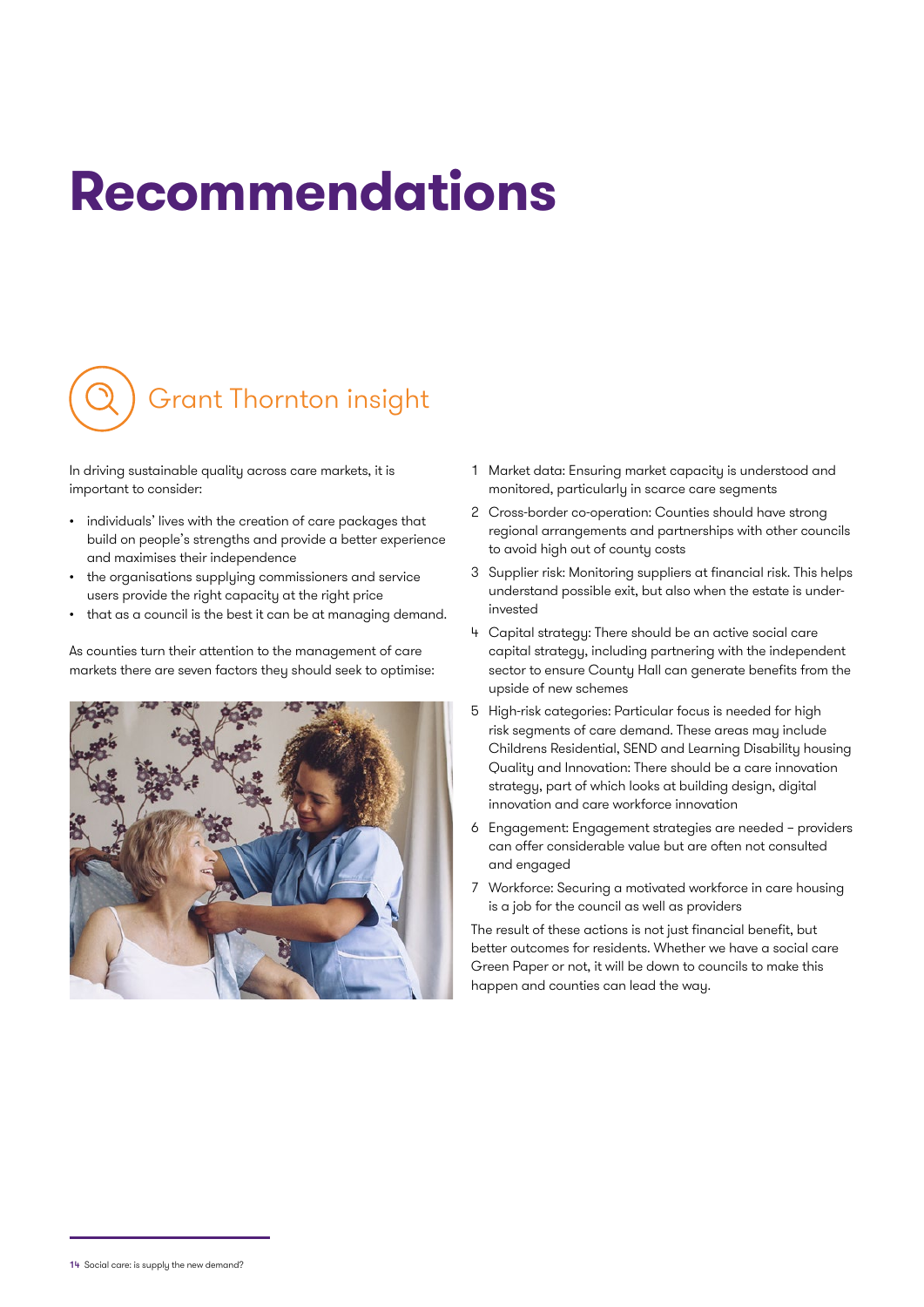## <span id="page-14-0"></span>**About us**

#### **Grant Thornton UK LLP**

Grant Thornton's social care practice has a completely new way of looking at transformation in social care. We specialise in supporting councils with pockets of high demand, market weaknesses and cost pressures. By starting with data analytics and rigorous forecasting, our Foresight approach and adult social care insights platform help put services back in control of their future, resulting in better outcomes for service users and a more engaged social care workforce.

We are part of the public services team whose purpose is to help create vibrant economies within which people and businesses can thrive. We have worked with local authorities in the UK for over 30 years and are a leading provider of audit and advisory services, counting 40% of English upper-tier local authorities as audit clients, and a significant proportion of the remainder as recent advisory clients. We are backed by a wider firm that offers 3,500 specialists across a wide range of business advisory services working from 27 UK offices.

#### **Alex Khaldi**

**Partner, Head of Social Care Insights T** 07429 083769 **E** alex.s.khaldi@uk.gt.com

#### **Paul Dossett**

**Partner, Head of Local Government T** 020 7728 3180 **E** paul.dossett@uk.gt.com

#### **CCN**

The County Councils Network is the voice of England's counties. A cross-party organisation, CCN develops policy, commissions research, and presents evidence-based solutions nationally on behalf of the largest grouping of local authorities in England.

In total, the 27 county councils and 9 unitary councils that make up the CCN represent 26 million residents, account for 41% of England's GVA, and deliver high-quality services that matter the most to local communities.

Find out more by visiting www.countycouncils.network.org.uk

#### **Simon Edwards**

**Director T** 020 7664 3002 **E** simon.edwards@local.gov.uk

#### **James Maker**

**Head of Policy and Communications T** 020 7664 3009 **E** james.maker2@local.gov.uk